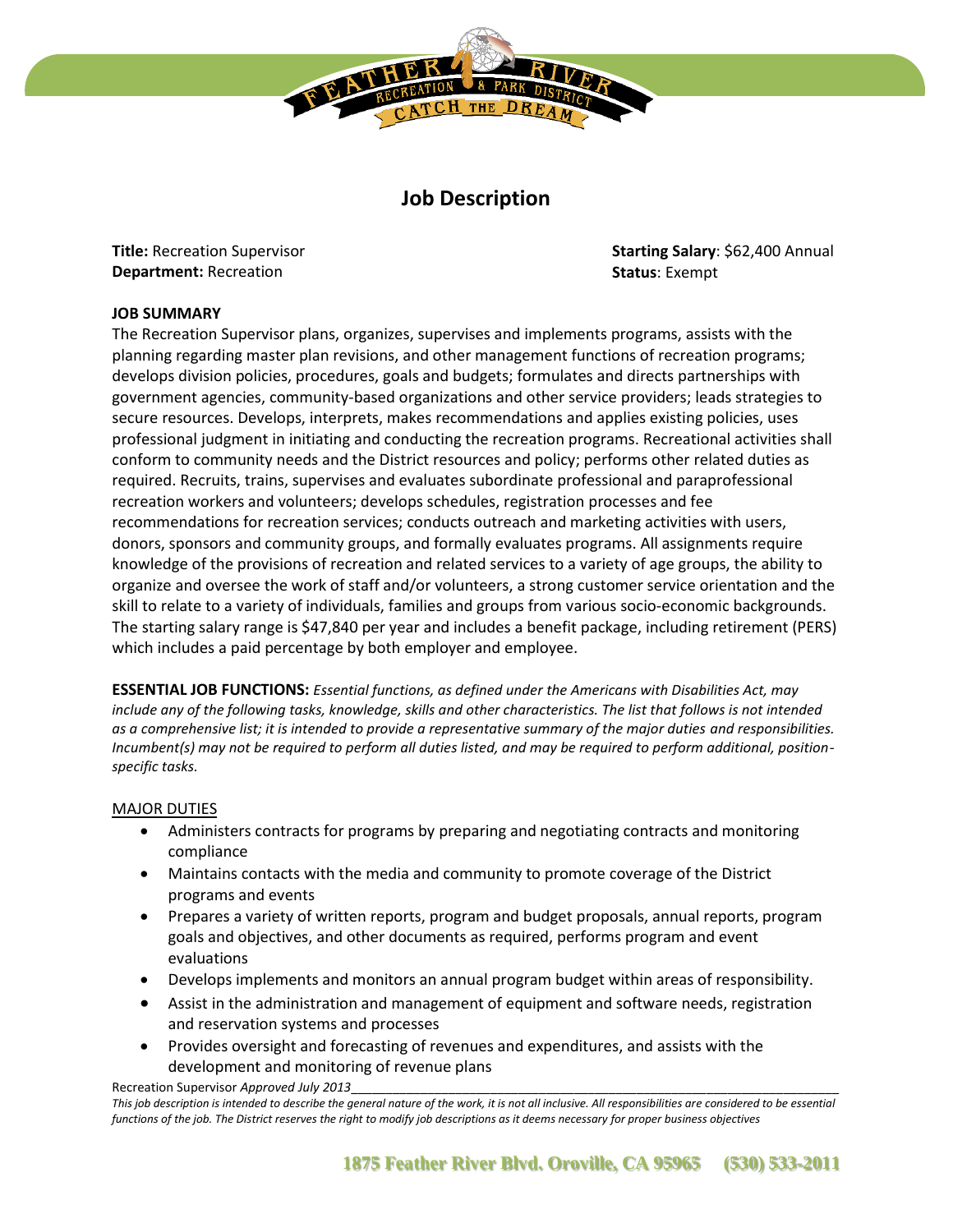- Planning, coordinating and approving scheduling of programs; compiling attendance figures.
- Promoting community involvement through flyers, brochures, website, newsletters, community activity calendars and talking to community groups; working with local businesses to support programs
- Provide resource assistance and information to various community groups
- Perform a variety of miscellaneous duties, including but not limited to, answering the telephone, running errands, ordering and picking up supplies, conducting activities, set-up for events and promote the program by community outreach
- Represents the District at meetings and events with other community organizations.
- Regularly inspect equipment and play areas to ensure safety and cleanliness
- Works as a team member to support other department staff in the implementation of a dynamic and diverse array of recreation activities
- Participate in professional development workshops, classes and organizations
- Maintain a variety of records, including permission slips, accident reports, medical records, etc.
- Conducts surveys and analysis regarding customer satisfaction, fees, program enhancement and cost recovery

### SUPERVISOR DUTIES

- Provides adequate staffing, coordinates the efforts, determines and develops new programs, formally audits and evaluates existing programs and recommends policies and regulations
- Supervise all recreation programs and events at all District facilities
- Supervise staff including selecting or recommending selection, training, assigning and evaluating work, counseling, disciplining, and terminating or recommending termination
- Enforce safety rules and regulations and surveys equipment; disciplining participants to ensure a safe environment
- Provides coordination and guidance on the viability of programs, projects, events and recreational activities
- Monitors program activities, including approving expenditures and ensuring activities are running smoothly; responds to questions and complaints
- Develops and directs the implementation of goals, objectives, policies, procedures and work standards for assigned programs and activities
- Conducts safety meetings compliant with OSHA standards

## **REQUIRED KNOWLEDGE AND SKILLS:**

- Knowledge of the theory, principles, practices and objectives of public recreation, program development, implementation, review and evaluation
- Knowledge of event planning, program development and coordination
- Knowledge and familiarity with planning and equipping recreation facilities and areas
- General knowledge of budgeting and business practices and principles
- Knowledge of principles and practices of employee and volunteer supervision, including work planning, assignment, direction, review and training

Recreation Supervisor *Approved July 2013* 

*This job description is intended to describe the general nature of the work, it is not all inclusive. All responsibilities are considered to be essential functions of the job. The District reserves the right to modify job descriptions as it deems necessary for proper business objectives*